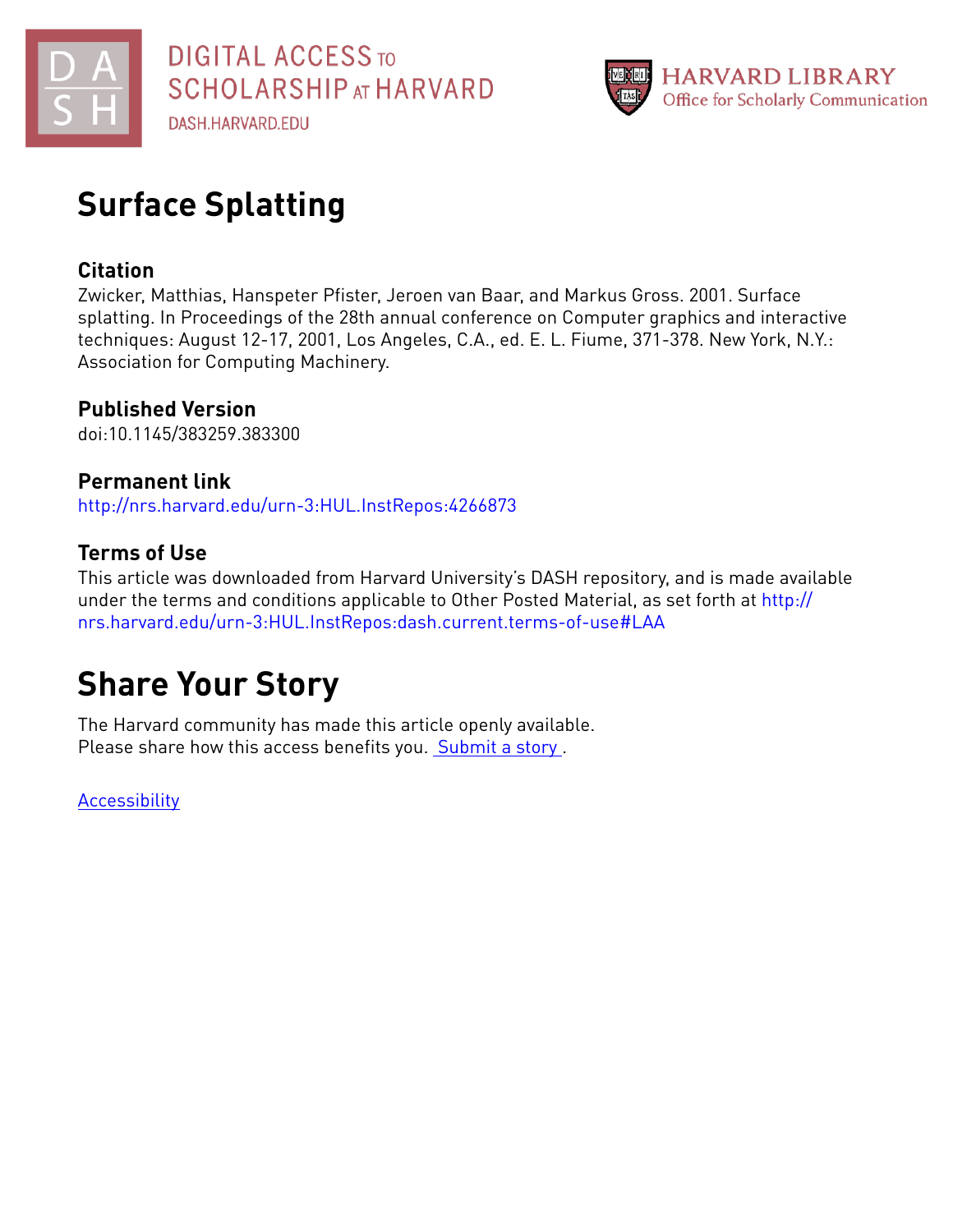# **Surface Splatting**

Matthias Zwicker ∗ Hanspeter Pfister † Jeroen van Baar† Markus Gross∗



Figure 1: *Surface splatting of a scan of a human face, textured terrain, and a complex point-sampled object with semi-transparent surfaces.*

# **Abstract**

Modern laser range and optical scanners need rendering techniques that can handle millions of points with high resolution textures. This paper describes a point rendering and texture filtering technique called *surface splatting* which directly renders opaque and transparent surfaces from point clouds without connectivity. It is based on a novel screen space formulation of the Elliptical Weighted Average (EWA) filter. Our rigorous mathematical analysis extends the texture resampling framework of Heckbert to irregularly spaced point samples. To render the points, we develop a surface splat primitive that implements the screen space EWA filter. Moreover, we show how to optimally sample image and procedural textures to irregular point data during pre-processing. We also compare the optimal algorithm with a more efficient view-independent EWA pre-filter. Surface splatting makes the benefits of EWA texture filtering available to point-based rendering. It provides high quality anisotropic texture filtering, hidden surface removal, edge anti-aliasing, and order-independent transparency.

**Keywords:** Rendering Systems, Texture Mapping, Antialiasing, Image-Based Rendering, Frame Buffer Algorithms.

## **1 Introduction**

Laser range and image-based scanning techniques have produced some of the most complex and visually stunning models to date [9]. One of the challenges with these techniques is the huge volume of point samples they generate. A commonly used approach is generating triangle meshes from the point data and using mesh reduction techniques to render them [7, 2]. However, some scanned meshes are too large to be rendered interactively [9], and some applications cannot tolerate the inherent loss in geometric accuracy and texture fidelity that comes from polygon reduction.

Recent efforts have focused on direct rendering techniques for point samples without connectivity [16, 4, 15]. These techniques use hierarchical data structures and forward warping to store and render the point data efficiently. One important challenge for point rendering techniques is to reconstruct continuous surfaces from the irregularly spaced point samples while maintaining the high texture fidelity of the scanned data. In addition, the point rendering should correctly handle hidden surface removal and transparency.

In this paper we propose a new point rendering technique called *surface splatting*, focusing on high quality texture filtering. In contrast to previous point rendering approaches, surface splatting uses a novel screen space formulation of the Elliptical Weighted Average (EWA) filter [3], the best anisotropic texture filtering algorithm for interactive systems. Extending the framework of Heckbert [6], we derive a screen space form of the EWA filter for irregularly spaced point samples without global texture parameterization. This makes surface splatting applicable to high-resolution laser range scans, terrain with high texture detail, or point-sampled geometric objects (see Figure 1). A modified A-buffer [1] provides hidden surface removal, edge anti-aliasing, and order-independent transparency at a modest increase in computation efforts.

The main contribution of this paper is a rigorous mathematical formulation of screen space EWA texture filtering for irregular point data, presented in Section 3. We show how the screen space EWA filter can be efficiently implemented using surface splatting in Section 4. If points are used as rendering primitives for complex geometry, we want to apply regular image textures to point samples during conversion from geometric models. Hence, Section 5 introduces an optimal texture sampling and pre-filtering method for irregular point samples. Sections 6 and 7 present our modified Abuffer method for order-independent transparency and edge antialiasing, respectively. Finally, we discuss implementation, timings, and image quality issues in Section 8.

<sup>∗</sup>ETH Z¨urich, Switzerland. Email: [zwicker,grossm]@inf.ethz.ch †MERL, Cambridge, MA. Email: [pfister,jeroen]@merl.com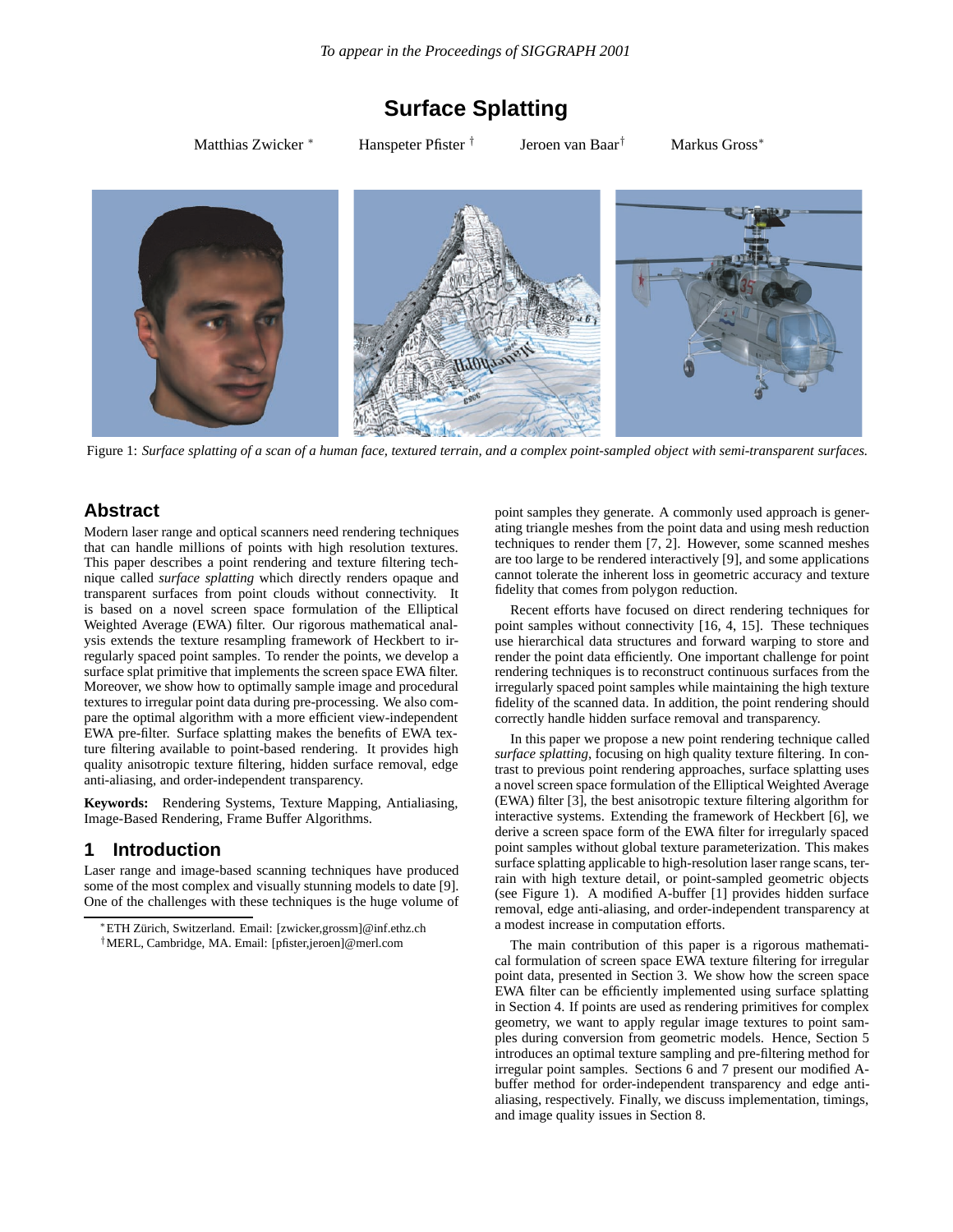## **2 Previous Work**

Texture mapping increases the visual complexity of objects by mapping functions for color, normals, or other material properties onto the surfaces [5]. If these texture functions are inappropriately bandlimited, texture aliasing may occur during projection to raster images. For a general discussion of this problem see [21]. Although we develop our contributions along similar lines to the seminal work of Heckbert [6], our approach is fundamentally different from conventional texture mapping. We present the first systematic analysis for representing and rendering texture functions on irregularly point-sampled surfaces.

The concept of representing objects as a set of points and using these as rendering primitives has been introduced in a pioneering report by Levoy and Whitted [10]. Due to the continuing increase in geometric complexity, their idea has recently gained more interest. QSplat [16] is a point rendering system that was designed to interactively render large data sets produced by modern scanning devices. Other researchers demonstrated the efficiency of point-based methods for rendering geometrically complex objects [4, 15]. In some systems, point-based representations are temporarily stored in the rendering pipeline to accelerate rendering [11, 17]. Surprisingly, nobody has systematically addressed the problem of representing texture functions on point-sampled objects and avoiding aliasing during rendering. We present a surface splatting technique that can replace the heuristics used in previous methods and provide superior texture quality.

Volume splatting [19] is closely related to point rendering and surface splatting. A spherical 3D reconstruction kernel centered at each voxel is integrated along one dimension into a 2D "footprint function." As each voxel is projected onto the screen, the 2D footprints are accumulated directly into the image buffer or into imagealigned sheet buffers. Some papers [18, 14] address aliasing caused by insufficient resampling rates during perspective projections. To prevent aliasing, the 3D reconstruction kernels are scaled using a heuristic. In contrast, surface splatting models both reconstructing and band-limiting the texture function in a unified framework. Moreover, instead of pre-integrating isotropic 3D kernels, it uses oriented 2D kernels, providing anisotropic filtering for surface textures.

#### **3 The Surface Splatting Framework**

The basis of our surface splatting method is a model for the representation of continuous texture functions on the surface of pointbased graphics objects, which is introduced in Section 3.1. Since the 3D points are usually positioned irregularly, we use a weighted sum of radially symmetric basis functions. With this model at hand, we look at the task of rendering point-based objects as a concatenation of warping, filtering, and sampling the continuous texture function. In Section 3.2 we extend Heckbert's resampling theory [6] to process point-based objects and develop a mathematical framework of the rendering procedure. In Section 3.3 we derive an alternative formulation of the EWA texture filter that we call *screen space* EWA, leading to the surface splatting algorithm discussed in Section 4. In Section 5, we describe how to acquire the texture functions, which can be regarded as a scattered data approximation problem. A continuous approximation of the unknown original texture function needs to be computed from an irregular set of samples. We distinguish between scanned objects with color per point and regular textures that are explicitly applied to point-sampled geometry.

#### **3.1 Texture Functions on Point-Based Objects**

In conventional polygonal rendering, texture coordinates are usually stored per vertex. This enables the graphics engine to combine the mappings from 2D texture space to 3D object space and from there to 2D screen space into a compound 2D to 2D mapping between texture and screen space. Using this mapping, pixel colors are computed by looking up and filtering texture samples in 2D texture space at rendering time. There is no need for a sampled representation of the texture in 3D object space. By contrast, the compound mapping function is not available with point-based objects at rendering time. Consequently, we must store an explicit texture representation in object space.

We represent point-based objects as a set of irregularly spaced points  $\{P_k\}$  in three dimensional object space without connectivity. A point  $P_k$  has a position and a normal. It is associated with a radially symmetric basis function  $r_k$  and coefficients  $w_k^r, w_k^g, w_k^b$ <br>that represent continuous functions for red, green, and blue color that represent continuous functions for red, green, and blue color components. Without loss of generality, we perform all further calculations with scalar coefficients  $w_k$ . Note that the basis functions  $r_k$  and coefficients  $w_k$  are determined in a pre-processing step, described in Section 5.

We define a continuous function on the surface represented by the set of points as illustrated in Figure 2. Given a point **Q** any-



Figure 2: *Defining a texture function on the surface of a point-based object.*

where on the surface, shown left, we construct a local parameterization of the surface in a small neighborhood of **Q**, illustrated on the right. The points **Q** and  $P_k$  have *local coordinates* **u** and  $\mathbf{u}_k$ , respectively. We define the continuous surface function  $f_c(\mathbf{u})$  as the weighted sum:

$$
f_c(\mathbf{u}) = \sum_{k \in \mathbb{N}} w_k r_k(\mathbf{u} - \mathbf{u}_k).
$$
 (1)

We choose basis functions  $r_k$  that have *local* support or that are appropriately truncated. Then **u** lies in the support of a small number of basis functions. Note that in order to evaluate (1), the local parameterization has to be established in the union of these support areas only, which is very small. Furthermore, we will compute these local parameterizations on the fly during rendering as described in Section 4.

#### **3.2 Rendering**

Heckbert introduced a general resampling framework for texture mapping and the EWA texture filter in [6]. His method takes a regularly sampled input function in *source space*, reconstructs a continuous function, warps it to *destination space*, and computes the properly sampled function in destination space. Properly sampled means that the Nyquist criterion is met. We will use the term *screen space* instead of destination space.

We extend this framework towards a more general class of input functions as given by Equation (1) and describe our rendering process as a resampling problem. In contrast to Heckbert's regular setting, in our representation the basis functions  $r_k$  are irregularly spaced. In the following derivation, we adopt Heckbert's notation.

Given an input function as in Equation (1) and a mapping  $x =$  $m(\mathbf{u}) : \mathbb{R}^2 \to \mathbb{R}^2$  from source to screen space, rendering involves the three steps illustrated in Figure 3: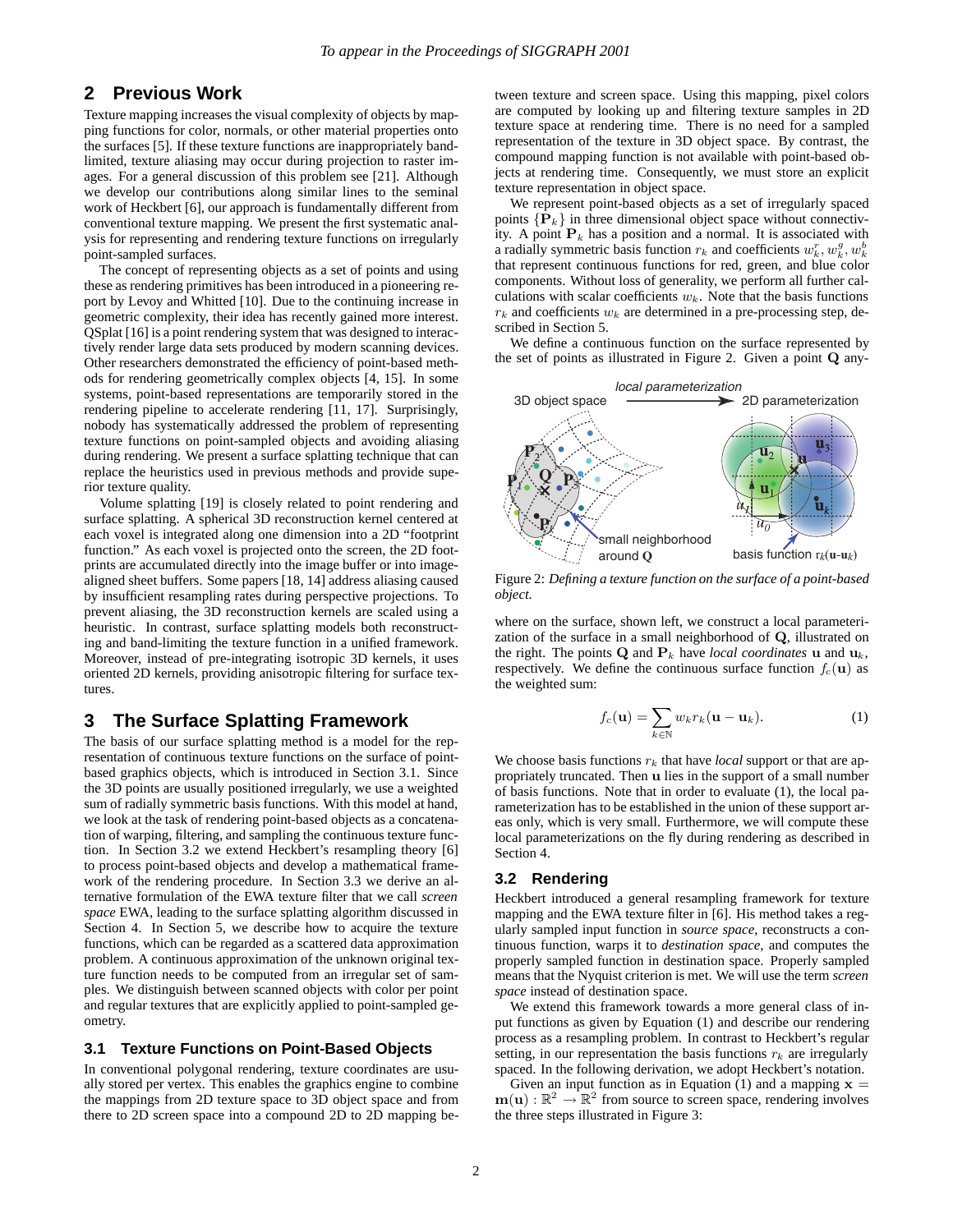

Figure 3: *Warping, filtering, and sampling the texture function.*

1. Warp  $f_c(\mathbf{u})$  to screen space, yielding the warped, continuous screen space signal  $g_c(\mathbf{x})$ :

$$
g_c(\mathbf{x}) = (f_c \circ \mathbf{m}^{-1})(\mathbf{x}) = f_c(\mathbf{m}^{-1}(\mathbf{x})),
$$

where ∘ denotes function concatenation.

2. Band-limit the screen space signal using a prefilter  $h$ , resulting in the continuous output function  $g'_c(\mathbf{x})$ :

$$
g_c'(\mathbf{x}) = g_c(\mathbf{x}) \otimes h(\mathbf{x}) = \int_{\mathbb{R}^2} g_c(\xi) h(\mathbf{x} - \xi) d\xi,
$$

where ⊗ denotes convolution.

3. Sample the continuous output function by multiplying it with an impulse train i to produce the discrete output  $g(\mathbf{x})$ :

$$
g(\mathbf{x}) = g_c'(\mathbf{x})i(\mathbf{x}).
$$

An explicit expression for the warped continuous output function can be derived by expanding the above relations in reverse order:

$$
g_c'(\mathbf{x}) = \int_{\mathbb{R}^2} h(\mathbf{x} - \xi) \sum_{k \in \mathbb{N}} w_k r_k(\mathbf{m}^{-1}(\xi) - \mathbf{u}_k) d\xi
$$
  
= 
$$
\sum_{k \in \mathbb{N}} w_k \rho_k(\mathbf{x}),
$$
 (2)

where 
$$
\rho_k(\mathbf{x}) = \int_{\mathbb{R}^2} h(\mathbf{x} - \xi) r_k(\mathbf{m}^{-1}(\xi) - \mathbf{u}_k) d\xi.
$$
 (3)

We call a warped and filtered basis function  $\rho_k(\mathbf{x})$  a *resampling kernel*, which is expressed here as a screen space integral. Equation (2) states that we can first warp and filter each basis function  $r_k$  individually to construct the resampling kernels  $\rho_k$  and then sum up the contributions of these kernels in screen space. We call this approach *surface splatting*, as illustrated in Figure 4. In contrast to Heckbert, who transformed the screen space integral of Equation (2) to a source space integral and formulated a *source space resampling kernel*, we proceed with (3) to derive a *screen space resampling kernel*.

In order to simplify the integral for  $\rho_k(\mathbf{x})$  in (3), we replace a general mapping  $\mathbf{m}(\mathbf{u})$  by its local affine approximation  $\mathbf{m}_{\mathbf{u}_k}$  at a point  $\mathbf{u}_k$ ,

$$
\mathbf{m}_{\mathbf{u}_{\mathbf{k}}}(\mathbf{u}) = \mathbf{x}_{\mathbf{k}} + \mathbf{J}_{\mathbf{u}_{\mathbf{k}}} \cdot (\mathbf{u} - \mathbf{u}_{\mathbf{k}}),
$$
 (4)  
where  $\mathbf{x}_{\mathbf{k}} = \mathbf{m}(\mathbf{u}_{\mathbf{k}})$  and the Jacobian  $\mathbf{J}_{\mathbf{u}_{\mathbf{k}}} = \frac{\partial \mathbf{m}}{\partial \mathbf{u}}(\mathbf{u}_{\mathbf{k}}).$ 



Figure 4: *Rendering by* surface splatting*, resampling kernels are accumulated in screen space.*

Heckbert relied on the same approximation in his derivation [6]. Since the basis functions  $r_k$  have local support,  $m_{\mathbf{u}_k}$  is used only in a small neighborhood around  $\mathbf{u}_k$  in (3). Moreover, the approximation is most accurate in the neighborhood of  $\mathbf{u}_k$  and so it does not cause visual artifacts. We use it to rearrange Equation (3), and after a few steps we find:

$$
\rho_k(\mathbf{x}) = \int_{\mathbb{R}^2} h(\mathbf{x} - \mathbf{m}_{\mathbf{u}_k}(\mathbf{u}_k) - \xi) r'_k(\xi) d\xi
$$
  
=  $(r'_k \otimes h)(\mathbf{x} - \mathbf{m}_{\mathbf{u}_k}(\mathbf{u}_k)),$  (5)

where  $r'_k(\mathbf{x}) = r_k(\mathbf{J}_{\mathbf{u}_k}^{-1}\mathbf{x})$  denotes a warped basis function. Thus, although the texture function is defined on an irreqular grid. Fouralthough the texture function is defined on an irregular grid, Equation (5) states that the resampling kernel in screen space,  $\rho_k(\mathbf{x})$ , can be written as a *convolution* of a warped basis function  $r'_k$  and the low-pass filter kernal *h*. This is essential for the derivation of the low-pass filter kernel  $h$ . This is essential for the derivation of screen space EWA in the next section. Note that from now on we are omitting the subscript  $\mathbf{u}_k$  for **m** and **J**.

#### **3.3 Screen Space EWA**

Like Greene and Heckbert [3], we choose elliptical Gaussians both for the basis functions and the low-pass filter, since they are closed under affine mappings and convolution. In the following derivation we apply these mathematical properties to the results of the previous section. This enables us to express the resampling kernel as a single Gaussian, facilitating efficient evaluation during rendering.

An elliptical Gaussian  $\mathcal{G}_{\mathbf{V}}(\mathbf{x})$  with variance matrix **V** is defined as:

$$
\mathcal{G}_{\mathbf{V}}(\mathbf{x}) = \frac{1}{2\pi |\mathbf{V}|^{\frac{1}{2}}} e^{-\frac{1}{2}\mathbf{x}^T \mathbf{V}^{-1} \mathbf{x}},
$$

where  $|V|$  is the determinant of  $V$ . We denote the variance matrices of the basis functions  $r_k$  and the low-pass filter h with  $V_k^r$  and  $V^h$ , respectively. The warped basis function and the low-pass filter are: respectively. The warped basis function and the low-pass filter are:

$$
r'_{k}(\mathbf{x}) = r(\mathbf{J}^{-1}\mathbf{x}) = \mathcal{G}_{\mathbf{V}_{k}^{r}}(\mathbf{J}^{-1}\mathbf{x}) = \frac{1}{|\mathbf{J}^{-1}|} \mathcal{G}_{\mathbf{J}\mathbf{V}_{k}^{r}\mathbf{J}^{T}}(\mathbf{x})
$$
  

$$
h(\mathbf{x}) = \mathcal{G}_{\mathbf{V}^{h}}(\mathbf{x}).
$$

The resampling kernel  $\rho_k$  of (5) can be written as a single Gaussian with a variance matrix that combines the warped basis function and the low-pass filter. Typically  $V^h = I$ , yielding:

$$
\rho_k(\mathbf{x}) = (r'_k \otimes h)(\mathbf{x} - \mathbf{m}(\mathbf{u}_k))
$$
  
= 
$$
\frac{1}{|\mathbf{J}^{-1}|} (\mathcal{G}_{\mathbf{J} \mathbf{V}_k^T \mathbf{J}^T} \otimes \mathcal{G}_{\mathbf{I}})(\mathbf{x} - \mathbf{m}(\mathbf{u}_k))
$$
  
= 
$$
\frac{1}{|\mathbf{J}^{-1}|} \mathcal{G}_{\mathbf{J} \mathbf{V}_k^T \mathbf{J}^T + \mathbf{I}}(\mathbf{x} - \mathbf{m}(\mathbf{u}_k)).
$$
 (6)

We will show how to determine  $J^{-1}$  in Section 4, and how to compute  $V_k^r$  in Section 5. Substituting the Gaussian resampling kernel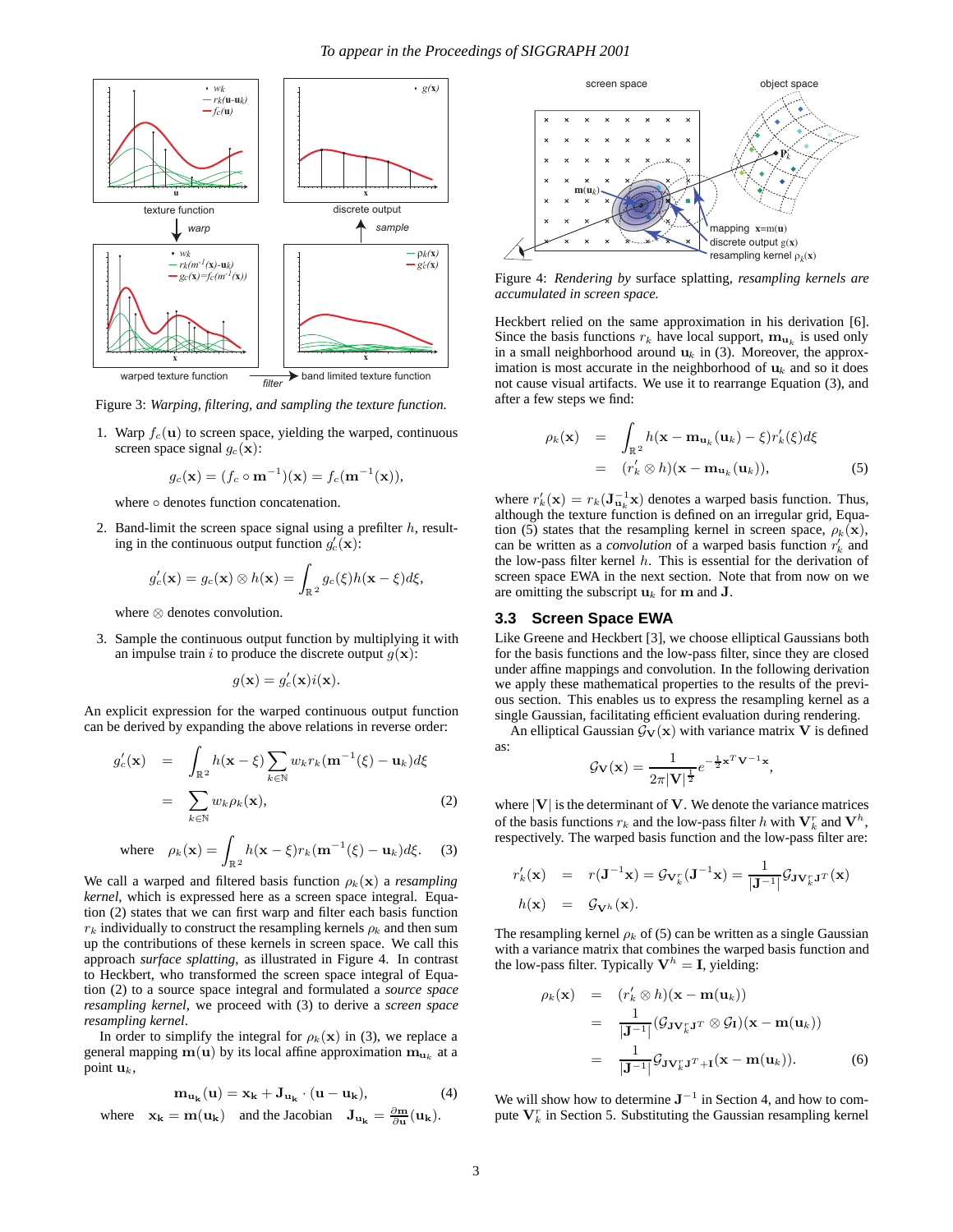(6) into (2), the continuous output function is the weighted sum:

$$
g_c'(\mathbf{x}) = \sum_{k \in \mathbb{N}} w_k \frac{1}{|\mathbf{J}^{-1}|} \mathcal{G}_{\mathbf{J} \mathbf{V}_k^r \mathbf{J}^T + \mathbf{I}}(\mathbf{x} - \mathbf{m}(\mathbf{u}_k)).
$$
 (7)

We call this novel formulation *screen space* EWA. Note that Equation (7) can easily be converted to Heckbert's original formulation of the EWA filter by transforming it to source space. Remember that **m** denotes the local affine approximation (4), hence:

$$
\mathbf{x} - \mathbf{m}(\mathbf{u}_k) = \mathbf{m}(\mathbf{m}^{-1}(\mathbf{x}) - \mathbf{u}_k) = \mathbf{J} \cdot (\mathbf{m}^{-1}(\mathbf{x}) - \mathbf{u}_k).
$$

Substituting this into (7) we get:

$$
g_c'(\mathbf{x}) = \sum_{k \in \mathbb{N}} w_k \mathcal{G}_{\mathbf{V}_k^r + \mathbf{J}^{-1} \mathbf{J}^{-1}} \mathbf{T} \left( \mathbf{m}^{-1}(\mathbf{x}) - \mathbf{u}_k \right).
$$
 (8)

Equation (8) states the well known *source space* EWA method extended for irregular sample positions, which is mathematically equivalent to our screen space formulation. However, (8) involves backward mapping a point **x** from screen to the object surface, which is impractical for interactive rendering. It amounts to ray tracing the point cloud to find surface intersections. Additionally, the locations  $\mathbf{u}_k$  are irregularly positioned such that the evaluation of the resampling kernel in object space is laborious. On the other hand, Equation (7) can be implemented efficiently for point-based objects as described in the next section.

## **4 The Surface Splatting Algorithm**

Intuitively, screen space EWA filtering (7) starts with projecting a radially symmetric Gaussian basis function from the object surface onto the image plane, resulting in an ellipse. The ellipse is then convolved with a Gaussian low-pass filter yielding the resampling filter, whose contributions are accumulated in screen space. Algorithmically, surface splatting proceeds as follows:

```
for each point P[k] {
 project P[k] to screen space;
  determine the resampling kernel rho[k];
  splat rho[k];
}
for each pixel x in the frame buffer {
  shade x;
}
```
We describe these operations in detail:

**Determining the resampling kernel** The resampling kernel  $\rho_k(\mathbf{x})$  in Equation (6) is determined by the Jacobian **J** of the 2D to 2D mapping that transforms coordinates of the local surface parameterization to viewport coordinates. This mapping consists of a concatenation of an affine viewing transformation that maps the object to camera space, a perspective projection to screen space, and the viewport mapping to viewport coordinates.

Note that in the viewing transformation we do not allow nonuniform scaling or shearing. This means we preserve the rotation invariance of our basis functions in camera space. Hence, the Jacobian of this transformation can be written as a uniform scaling matrix with scaling factor  $s_{mv}$ . Similarly, since we restrict the viewport mapping to translations and uniform scaling, we can describe its Jacobian with a scaling factor  $s_{vp}$ .

To compute the Jacobian  $J_{pr}$  of the perspective projection, we have to compute the local surface parameterization. After the viewing transformation, objects are given in camera coordinates that can be projected simply by division by the z coordinate. The center of projection is at the origin of camera space and the projection plane is the plane  $z = 1$ . The following explanations are illustrated in Figure 5. We construct a local parameterization of the object sur-



Figure 5: *Calculating the Jacobian*  $\mathbf{J}_{pr}^{-1}$ .

face around a point  $P_k$  by approximating the surface with its tangent plane given by the normal  $n_k$  (transformed to camera space) at  $P_k$ . We define the parameterization by choosing two orthogonal basis vectors  $\mathbf{u}_0$  and  $\mathbf{u}_1$  in the tangent plane. Since our basis functions are radially symmetric, the orientation of these vectors is arbitrary. Note that the tangent plane approximation leads to the same inconsistencies of the local parameterizations as in conventional rendering pipelines. There, the perspective mapping from texture space to screen space is determined per triangle. However, when the EWA kernel of a pixel near a triangle edge is warped to texture space, it may overlap a region of the texture that is mapped to several triangles, leading to slightly incorrect filtering of the texture. Yet, for both rendering methods, the error introduced is too small to cause visual artifacts.

The mapping of coordinates of the local parameterization to screen coordinates is given by the perspective projection of the tangent plane to screen space. We find the Jacobian  $J_{pr}^{-1}$  of the inverse mapping at the point  $P_k$  by projecting the basis vectors of screen space  $x_0$  and  $x_1$  along the viewing ray that connects the center of projection with  $P_k$  onto the tangent plane. This results in the vectors  $\tilde{\mathbf{x}}_0$  and  $\tilde{\mathbf{x}}_1$ . Specifically, we choose  $\mathbf{u}_0 = \tilde{\mathbf{x}}_0 / ||\tilde{\mathbf{x}}_0||$  and construct  $\mathbf{u}_1$  such that  $\mathbf{u}_0$ ,  $\mathbf{u}_1$ , and the normal  $\mathbf{n}_k$  form a right-handed orthonormal coordinate system. This simplifies the Jacobian, since  $\tilde{\mathbf{x}}_0 \cdot \mathbf{u}_1 = 0$  and  $\tilde{\mathbf{x}}_0 \cdot \mathbf{u}_0 = \|\tilde{\mathbf{x}}_0\|$ , which is then given by:

$$
\mathbf{J}_{pr}^{-1} = \left( \begin{array}{cc} \mathbf{\tilde{x}}_0 \cdot \mathbf{u}_0 & \mathbf{\tilde{x}}_1 \cdot \mathbf{u}_0 \\ \mathbf{\tilde{x}}_0 \cdot \mathbf{u}_1 & \mathbf{\tilde{x}}_1 \cdot \mathbf{u}_1 \end{array} \right) = \left( \begin{array}{cc} \| \mathbf{\tilde{x}}_0 \| & \mathbf{\tilde{x}}_1 \cdot \mathbf{u}_0 \\ 0 & \mathbf{\tilde{x}}_1 \cdot \mathbf{u}_1 \end{array} \right),
$$

,

where · denotes the vector dot product.

Concatenating the Jacobians of viewing transformation, projection, and viewport mapping, we finally get **J**:

$$
\mathbf{J}=s_{vp}\cdot\mathbf{J}_{pr}\cdot s_{mv}.
$$

**Splatting the resampling kernel** First, each point  $P_k$  is mapped to the position  $\mathbf{m}(\mathbf{u}_k)$  on screen. Then the resampling kernel is centered at  $m(\mathbf{u}_k)$  and is evaluated for each pixel. In other words, the contributions of all points are splatted into an *accumulation buffer*. The projected normals of the points are filtered in the same way. Besides color and normal components, each frame buffer pixel contains the sum of the accumulated contributions of the resampling kernels and camera space  $z$  values as well (see Table 1).

Although the Gaussian resampling kernel has infinite support in theory, in practice it is computed only for a limited range of the exponent  $\beta(\mathbf{x}) = \frac{1}{2}\mathbf{x}^T(\mathbf{I} + \mathbf{J}^{-1}\mathbf{J}^{-1})\mathbf{x}$ . We choose a cutoff radius c, such that  $\beta(\mathbf{x}) < c$ . Bigger values for c increase image quality but also the cost of splatting the kernel. A typical choice is  $c = 1$ , providing good image quality at moderate splatting cost [6, 13].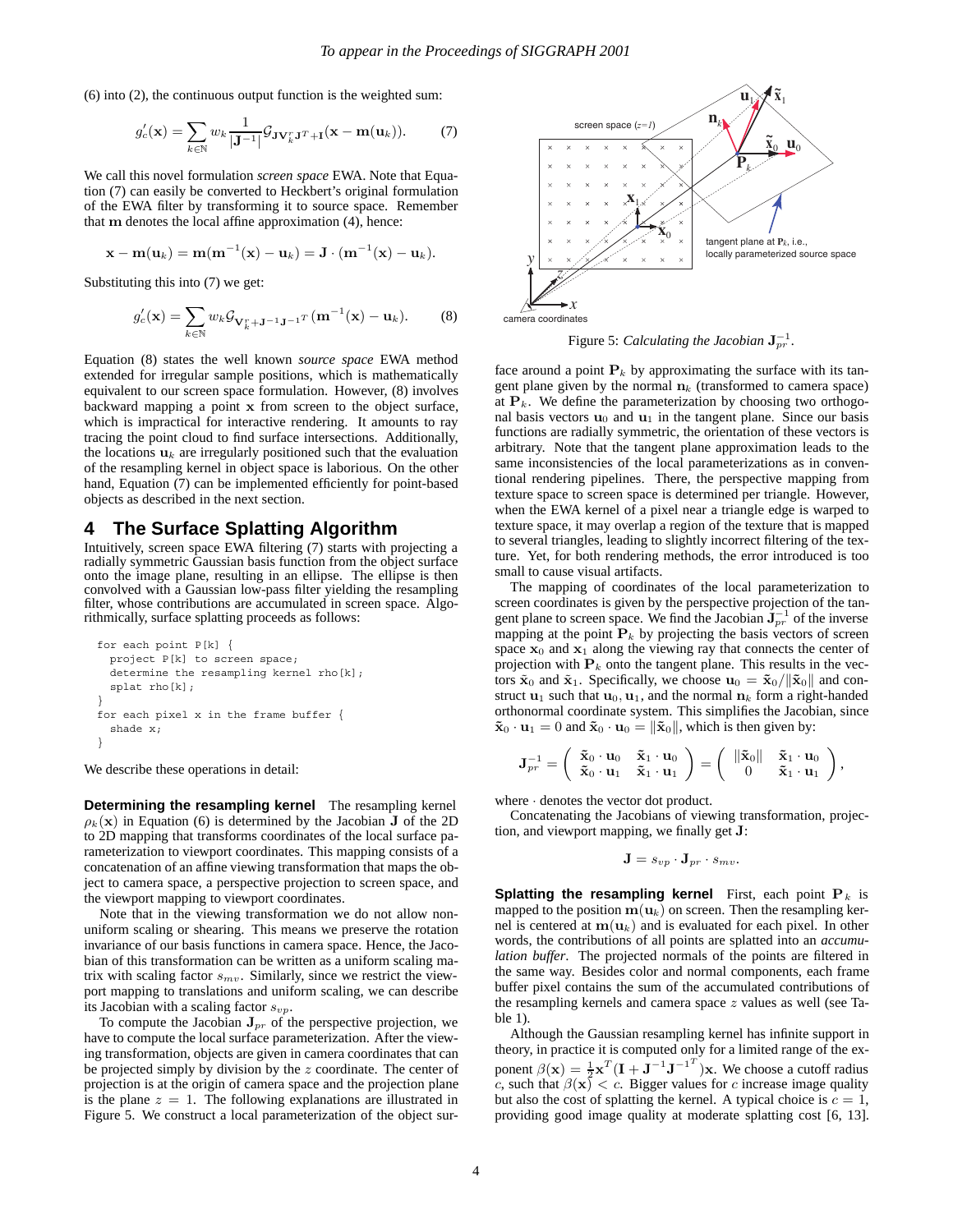| Data                      | <b>Storage</b>     |
|---------------------------|--------------------|
| RGBA color components     | $4 \times 4$ Bytes |
| XYZ normal components     | $3 \times 4$ Bytes |
| Accumulated contributions | 4 Bytes            |
| Camera space z value      | 4 Bytes            |
| Material index            | 2 Bytes            |
| Total per pixel:          | 38 Bytes           |

Table 1: *Data storage per frame buffer pixel.*

Because the resampling kernels are truncated to a finite support, an additional normalization by the sum of the accumulated contributions is required, yielding the final pixel value:

$$
g(\mathbf{x}) = \sum_{k \in \mathbb{N}} w_k \frac{\rho_k(\mathbf{x})}{\sum_{j \in \mathbb{N}} \rho_j(\mathbf{x})}.
$$
 (9)

Since the pixel grid in screen space is regular, the kernel can be evaluated efficiently by forward differencing in a rectangular bounding box and using lookup tables.

In general, the depth complexity of a scene is greater than one, thus a mechanism is required that separates the contributions of different surfaces when they are splatted into the frame buffer. Consequently, the z value of the tangent plane at  $P_k$  is computed at each pixel that is covered by the kernel, which can be done by forward differencing as well. This is similar to the visibility splatting approach of [15]. To determine whether a new contribution belongs to the same surface as is already stored in a pixel, the difference between the new z value and the z value stored in the frame buffer is compared to a threshold. If the difference is smaller than the threshold, the contribution is added to the pixel. Otherwise, given that it is closer to the eye-point, the data of the frame buffer is replaced by the new contribution.

**Deferred shading** The frame buffer is shaded after all points of a scene have been splatted. This avoids shading invisible points. Instead, each pixel is shaded using the filtered normal. Parameters for the shader are accessed via an index to a table with material properties (see Table 1). Advanced pixel shading methods, such as reflection mapping, can be easily implemented as well.

#### **5 Texture Acquisition**

In this section we address the problem of *pre-computing* the texture coefficients  $w_k$  and the basis functions  $r_k$  of the continuous texture function in  $(1)$ .

**Determining the basis functions** As in Section 3.2, the basis functions  $r_k$  are Gaussians with variance matrices  $V_k^r$ . For each point  $P_k$ , this matrix has to be chosen appropriately in order to point  $P_k$ , this matrix has to be chosen appropriately in order to match the local density of points around  $P_k$ . In some applications, we can assume that the sampling pattern in the local planar area around  $\mathbf{u}_k$  is a jittered grid with sidelength  $h$  in object space. Then a simple solution to choose  $V_k^r$  is:

$$
\mathbf{V}_k^r = \left( \begin{array}{cc} \frac{1}{h^2} & 0 \\ 0 & \frac{1}{h^2} \end{array} \right),
$$

which scales the Gaussian by  $h$ . For example in the Surfel system  $[15]$ ,  $h$  is globally given by the object acquisition process that samples the positions  $\mathbf{u}_k$ . Another possibility is to choose h as the maximum distance between points in a small neighborhood. This value can be pre-computed and stored in a hierarchical data structure as in [16].

**Computing the coefficients** We distinguish between two different settings when computing the coefficients  $w_k$ :

- 1. *Objects with per point color.* The object acquisition method provides points with per point color samples.
- 2. *Texture mapping point-based objects.* Image or procedural textures from external sources are applied to a given pointsampled geometry.

**Objects with per point color** Many of today's imaging systems, such as laser range scanners or passive vision systems [12], acquire range and color information. In such cases, the acquisition process provides a color sample  $c_k$  with each point. We have to compute a continuous approximation  $f_c(\mathbf{u})$  of the unknown original texture function from the irregular set of samples  $c_k$ .

A computationally reasonable approximation is to normalize the basis functions  $r_k$  to form a partition of unity, i.e., to sum up to one everywhere. Then we use the samples as coefficients, hence  $w_k = c_k$ , and build a weighted sum of the samples  $c_k$ :

$$
f_c(\mathbf{u}) = \sum_{k \in \mathbb{N}} c_k \hat{r}_k(\mathbf{u} - \mathbf{u}_k) = \sum_{k \in \mathbb{N}} c_k \frac{r_k(\mathbf{u} - \mathbf{u}_k)}{\sum_{j \in \mathbb{N}} r_j(\mathbf{u} - \mathbf{u}_j)},
$$

where  $\hat{r}_k$  are the normalized basis functions. However, these are rational functions, invalidating the derivation of the resampling kernel in Section 3.2. Instead, we normalize the resampling kernels, which are warped and band-limited basis functions. This normalization does not require additional computations, since it is performed during rendering, as described in Equation (9).

**Texture mapping of point-based objects** When an image or procedural texture is explicitly applied to point-sampled geometry, a mapping function from texture space to object space has to be available at pre-processing time. This allows us to warp the continuous texture function from texture space with coordinates **s** to object space with coordinates **u**. We determine the unknown coefficients  $w_k$  of  $f_c(\mathbf{u})$  such that  $f_c(\mathbf{u})$  optimally approximates the texture.

From the samples  $c_i$  and the sampling locations  $s_i$  of the texture, the continuous texture function  $c_c(s)$  is reconstructed using the reconstruction kernel  $n(s)$ , yielding:

$$
c_c(\mathbf{s}) = \sum_i c_i n(\mathbf{s} - \mathbf{s}_i) = \sum_i c_i n_i(\mathbf{s}).
$$

In our system, the reconstruction kernel is a Gaussian with unit variance, which is a common choice for regular textures. Applying the mapping  $\mathbf{u} = \mathbf{t}(\mathbf{s})$  from texture space to object space, the warped texture function  $f_c(\mathbf{u})$  is given by:

$$
\tilde{f}_c(\mathbf{u})=c_c(\mathbf{t}^{-1}(\mathbf{u}))=\sum_ic_in_i(\mathbf{t}^{-1}(\mathbf{u})).
$$

With  $\tilde{f}_c(\mathbf{u})$  in place, our goal is to determine the coefficients  $w_k$ such that the error of the approximation provided by  $f_c(\mathbf{u})$  is minimal. Utilizing the  $L_2$  norm, the problem is minimizing the following functional:

$$
F(\mathbf{w}) = \|\tilde{f}_c(\mathbf{u}) - f_c(\mathbf{u})\|_{L_2}^2
$$
  
= 
$$
\|\sum_i c_i n_i(\mathbf{t}^{-1}(\mathbf{u})) - \sum_k w_k r_k(\mathbf{u} - \mathbf{u_k})\|_{L_2}^2,
$$
 (10)

where  $\mathbf{w} = (w_i)$  denotes the vector of unknown coefficients. Since  $F(\mathbf{w})$  is a quadratic function of the coefficients, it takes its minimum at  $\nabla F(\mathbf{w})=0$ , yielding a set of linear equations. After some algebraic manipulations, detailed in Appendix A, we find the linear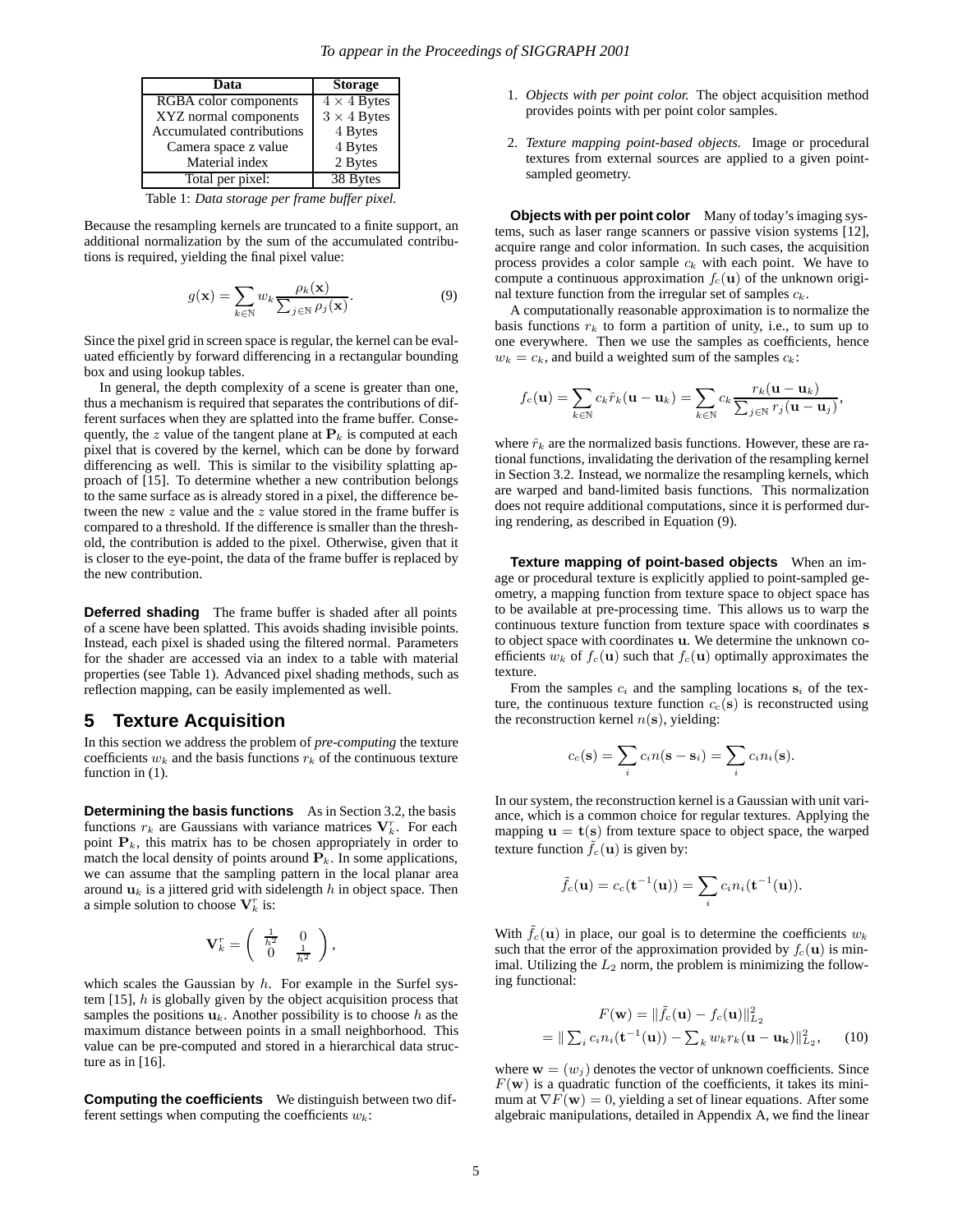system  $\mathbf{R}\mathbf{w} = \mathbf{c}$ . The elements of the matrix  $\mathbf{R}$  and the vector  $\mathbf{c}$ are given by the inner products:

$$
(\mathbf{R})_{kj} = \langle r_k, r_j \rangle \quad \text{and} \quad (\mathbf{c})_k = \sum_i c_i \langle r_k, n_i \circ \mathbf{t}^{-1} \rangle. \tag{11}
$$

We compare this optimization method with a view-independent EWA approach, similar as proposed in [4, 15]. Our novel technique is a generalization of view-independent EWA, which can be derived from (11) by means of the simplifying assumption that the basis functions  $r_k$  are orthonormal. In this case, the inner products are given by  $\langle r_k, r_j \rangle = \delta_{kj}$ , where  $\delta_{kj} = 1$  if  $k = j$  and  $\delta_{ki} = 0$  otherwise. Consequently, **R** is the identity matrix and the coefficients are determined as in EWA filtering by:

$$
w_k = \sum_i c_i \langle r_k, n_i \circ \mathbf{t}^{-1} \rangle.
$$

In Figure 6, we show a checkerboard texture that was sampled to an irregular set of points. On the left, we applied our optimized texture sampling technique. On the right, we used view-independent EWA. In the first row, the textures are rendered under minification, which does not reveal the difference between the continuous texture functions, since the filter used for rendering is dominated by the band-limiting step. In the second row, however, magnification clearly illustrates that optimized texture sampling produces a much sharper approximation of the original texture. In the third row, we use extreme magnification to visualize the irregular pattern of points, depicted in the middle.



Figure 6: *Left: optimized texture sampling. Right: viewindependent EWA. Bottom middle: Irregular grid of points in the area shown on the left and right.*

## **6 Transparency**

The basic algorithm described in Section 4 can be easily extended to handle transparent surfaces as well. Our approach provides orderindependent transparency using a single rendering pass and a fixed amount of frame buffer memory.

The general idea is to use a frame buffer that consists of several layers, each containing the data listed in Table 1. A layer stores a *fragment* at each pixel. The purpose of a fragment is to collect the contributions of a single surface to the pixel. After all points have been splatted, the fragments are blended back-to-front to produce the final pixel color.

We adopt the strategy presented in [8], which avoids the disadvantages of both multi-pass (e.g., [20]) and basic A-buffer (e.g., [1]) algorithms. Providing a small fixed number  $l$  of fragments per pixel, fragments are merged whenever the number of fragments exceeds the preset limit l. We apply the same rendering procedure as described in Section 4, where the *splatting* is extended as follows:

**Splatting the resampling kernel** In contrast to the single layered frame buffer of Section 4, the frame buffer now contains several layers, each storing a fragment per pixel. Each contribution that is splatted into a pixel is processed in three steps:

- 1. *Accumulate-or-Separate Decision.* Using a z threshold as described in Section 4, all fragments of the pixel are checked to see if they contain data of the same surface as the new contribution. If this is the case, the contribution is added to the fragment and we are done. Otherwise, the new contribution is treated as a separate surface and a temporary fragment is initialized with its data.
- 2. *New Fragment Insertion.* If the number of fragments including the temporary fragment is smaller than the limit  $l$ , the temporary fragment is copied into a free slot in the frame buffer and we are done.
- 3. *Fragment Merging.* If the above is not true, then two fragments have to be merged. Before merging, the fragments have to be shaded.

When fragments are merged, some information is inevitably lost and visual artifacts may occur. These effects are minimized by using an appropriate merging strategy. Unfortunately, the situation is complicated by the fact that a decision has to be taken as the scene is being rendered, without knowledge about subsequent rendering operations. The main criterion for merging fragments is the difference between their  $z$  values. This reduces the chance that there are other surfaces, which are going to be rendered later, that lie between the two merged surfaces. In this case, incorrect back-to-front blending may introduce visual artifacts.

Before fragments can be merged, their final color has to be determined by shading them. Shaded fragments are indicated by setting their accumulated weight (see Table 1) to a negative value to guarantee that they are shaded exactly once. The color and alpha values of the front and back fragment to be merged are  $c_f$ ,  $\alpha_f$  and  $c_b$ ,  $\alpha_b$ , respectively. The color and alpha values  $\mathbf{c}_o$ ,  $\alpha_o$  of the merged fragment are computed using:

$$
\mathbf{c}_{o} = \mathbf{c}_{f} \alpha_{f} + \mathbf{c}_{b} \alpha_{b} (1 - \alpha_{f})
$$
  
\n
$$
\alpha_{o} = \alpha_{f} + \alpha_{b} (1 - \alpha_{f}).
$$
\n(12)

Similar to Section 4, fragments are shaded if necessary in a second pass. After shading, the fragments of each pixel are blended backto-front as described in Equation (12) to produce the final pixel color.

Figure 7 shows a geometric object consisting of semitransparent, intersecting surfaces, rendered with the extended surface splatting algorithm. In most areas, the surfaces are blended flawlessly back-to-front. The geometry of the surfaces, however, is not reconstructed properly around the intersection lines, as illustrated in the close-up on the right. In these regions, contributions of different surfaces are mixed in the fragments, which can cause visual artifacts. On the other hand, in areas of high surface curvature the local tangent plane approximation poorly matches the actual surface. Hence, it may happen that not all contributions of a surface are collected in a single fragment, leading to similar artifacts. Essentially, both cases arise because of geometry undersampling. We can avoid the problem by increasing the geometry sampling rate or by using a higher order approximation of the surface. However, the latter is impracticable to compute for interactive rendering.

# **7 Edge Antialiasing**

In order to perform edge antialiasing, information about partial coverage of surfaces in fragments is needed. For point-based representations, one way to approximate coverage is to estimate the density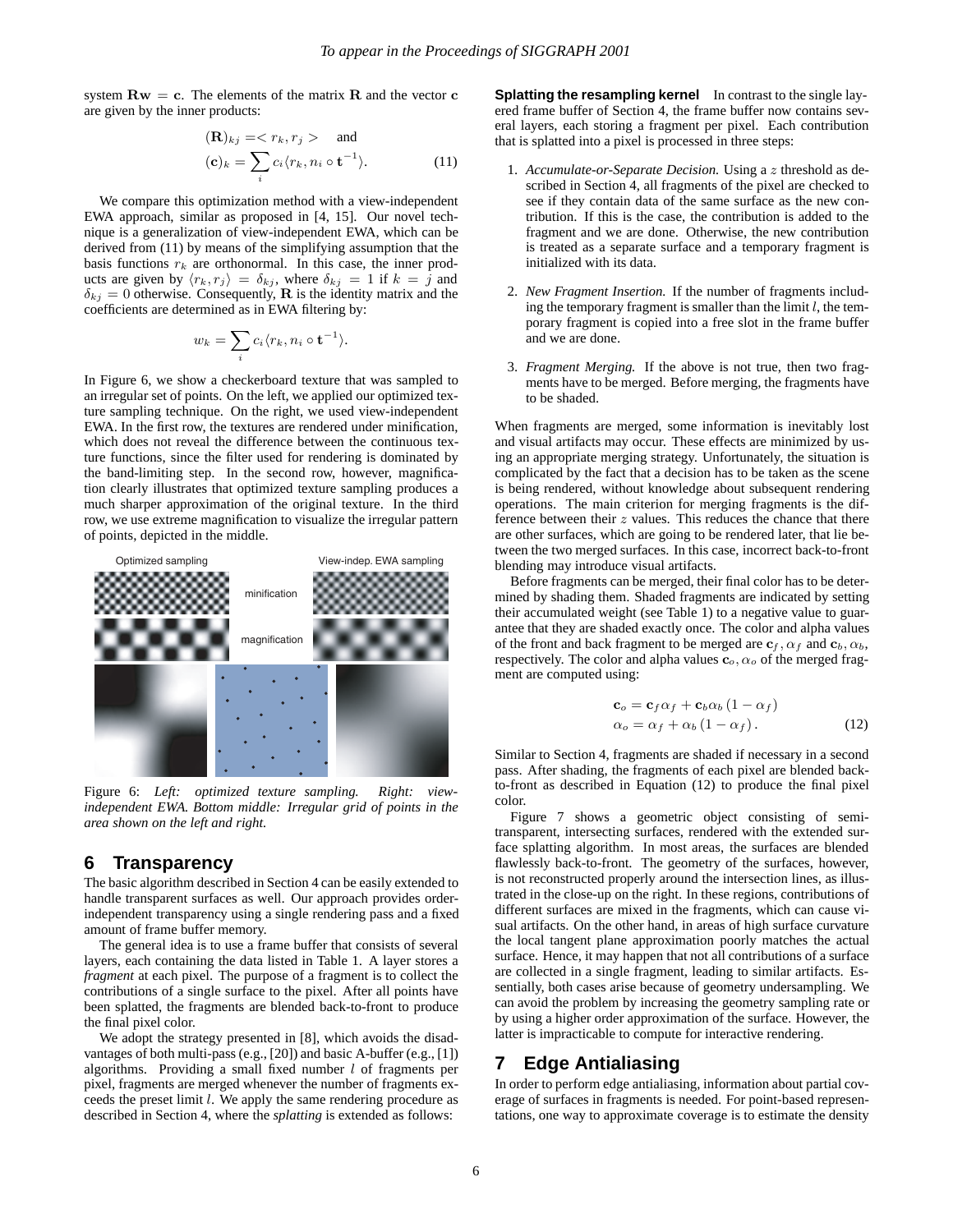

Figure 7: *Geometric object with intersecting, semi-transparent surfaces, rendered with the extended surface splatting algorithm and edge-antialiasing.*

of projected points per pixel area [10]. Coverage is then computed by measuring the actual density of points in a fragment and dividing the measured value by the estimated value.

Rather than explicitly calculating this estimation, we make the simplifying assumption that the Gaussian basis functions are located on a regular grid and have unit variance. In this case, they approximate a partition of unity. In other words, we assume that they sum up to one at any point. Warping and band-limiting this constant function results in a constant function again. Therefore the sum  $q$  of the resampling kernels is approximately one at any point, specifically in all fragments **x**:

$$
q = \sum_{k \in \mathbb{N}} \rho_k(\mathbf{x}) \approx 1.
$$

If  $q$  is smaller than one in a fragment, this indicates that the texture does not completely cover the pixel and  $q$  can be used as a coverage coefficient.

For an irregular grid, the approximation of the partition of unity becomes less reliable. Furthermore, the Gaussians are truncated to a finite support. With a cutoff radius  $c = 1$  (see Section 4), we found that a threshold  $\tau = 0.4$  for indicating full coverage produces good results in general. The coverage q' of a pixel is  $q' = q/\tau$ . We implement edge antialiasing by multiplying the alpha value  $\alpha$  of a fragment with its coverage coefficient. The final alpha value  $\alpha'$  of the fragment is  $\alpha' = \alpha \cdot q'$  if  $q' < 1$ , otherwise  $\alpha' = \alpha$ .

## **8 Results**

We implemented a point-sample rendering pipeline based on surface splatting in software. Furthermore, we can convert geometric models into point-based objects in a pre-processing step. Our sampler generates a hierarchical data structure similar to [15], facilitating multiresolution and progressive rendering. It applies viewindependent EWA texture filtering to sample image textures onto point objects. We implemented the optimized texture sampling technique discussed in Section 5 in Matlab.

Figure 1, left, shows a face that was rendered using a point cloud acquired by a laser range scanner. Figure 1, middle and right, show point-sampled geometric objects. We illustrate high quality texturing on terrain data and semi-transparent surfaces on the complex model of a helicopter.

Table 2 shows the performance of our unoptimized C implementation of surface splatting. The frame rates were measured on a 1.1 GHz AMD Athlon system with 1.5 GByte memory. We rendered to a frame buffer with three layers and a resolution of  $256 \times 256$  and  $512 \times 512$  pixels, respectively. A pixel needs  $3 \times 38 = 114$  bytes of storage. The entire frame buffer requires 6.375 MB and 25.5 MB of memory, respectively.

| Data         | # Points | $256 \times 256$ | $512 \times 512$ |
|--------------|----------|------------------|------------------|
| Scanned Head | 429075   | $1.3$ fps        | $0.7$ fps        |
| Matterhorn   | 4782011  | $0.2$ fps        | $0.1$ fps        |
| Helicopter   | 987552   | $0.6$ fps        | $0.3$ fps        |

Table 2: *Rendering performance for frame buffer resolutions 256*  $\times$  256 and 512  $\times$  512.

The texture quality of the surface splatting algorithm is equivalent to conventional source space EWA texture quality. Figure 8, top and second row, compare screen space EWA and source space EWA on a high frequency texture with regular sampling pattern. Note that screen space EWA is rendered with edge antialiasing and there was no hierarchical data structure used. Moreover, the third row illustrates splatting with circular Gaussians, similar to the techniques of Levoy [10] and Shade [17]. We use the major axis of the screen space EWA ellipse as the radius for the circular splats, which corresponds to the choices of [10] and [17]. This leads to overly blurred images in areas where the texture is magnified.



Figure 8: *Top row: screen space EWA. Second row: source space EWA. Third row: circular splats. Bottom: elliptical splats.*

In case of minification, the circular splats approximate the screen space EWA ellipses more closely, leading to better filtering. The bottom row shows splatting with elliptical Gaussians that are determined using the normal direction of the surface as discussed in [16]. This amounts to omitting the band-limiting step of EWA, which causes aliasing artifacts in regions where the texture is minified. In contrast to these methods, screen space EWA provides a continuous transition between minification and magnification and renders high quality textures in both cases.